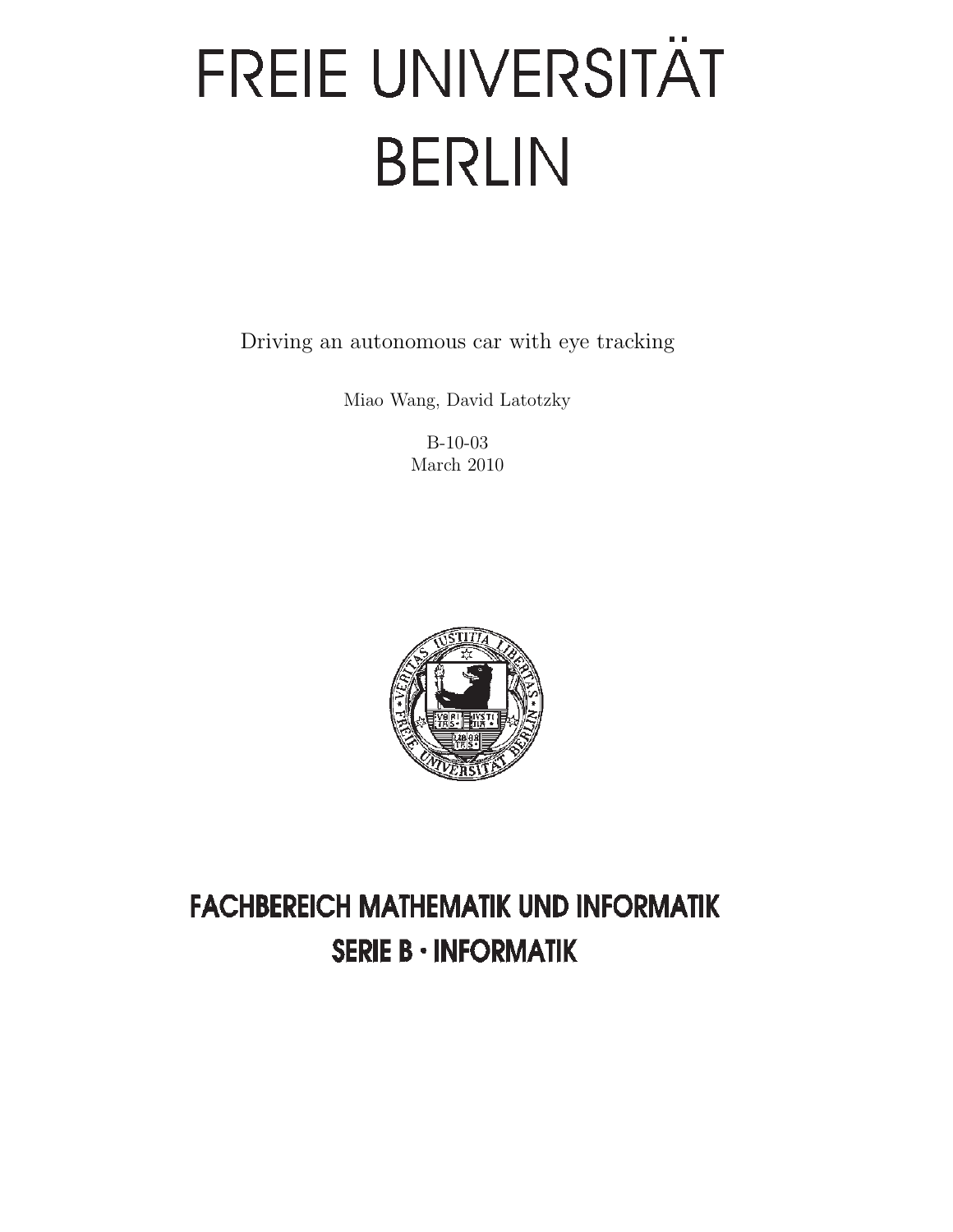# Driving an autonomous car with eye tracking

Miao Wang, David Latotzky Free University of Berlin Department of Computer Science 14195 Berlin, Germany {mwang, latotzky}@mi.fu-berlin.de

# Abstract

*This paper describes eyeDriver, a hardware and software setup to drive an autonomous car with eye movement. The movement of the operator's iris is tracked with an infrared sensitive camera built onto a HED4 interface by SMI. The position of the iris is then propagated by eyeDriver to control the steering wheel of "Spirit of Berlin", a completely autonomous car developed by the Free University of Berlin which is capable of unmanned driving in urban areas.*

# 1 Introduction and Motivation

Autonomous cars are robots capable of unmanned driving in an unknown urban area. Research in autonomous cars have received a broader interest in recent years and unfolded many insights for robot systems in different applications. The industry, especially automobile manufacturers, are eager to improve advanced driver assistance systems (ADAS), such as lane departure warning and intelligent speed adaptation systems while the military is strongly interested in unmanned drones for military purposes. From a Computer Science perspective autonomous vehicles function as a research foundation for progress in machine learning, computer vision, fusion of sensor data, path planning, decisionmaking and intelligent autonomous behavior.

Human driving can best be characterized with smooth maneuvers and driving with foresight. Autonomous driving up to today is still abrupt due to the underlying engines and discrete perceptions. Between human driving and unmanned driving there lies an area in which human behavior can be used as a guideline for autonomous control. Eye-Driver is a direct implementation to use the eye movement of an operator to determine lateral steering commands to the car. Additionally, eyeDriver is a direct spin-off project to iDriver, a remote control for autonomous cars with an iPhone [1].

The eye tracking solution is based on helmet construction with two cameras and an infrared spotlight. The spotlight and one camera are directly aligned to illuminate and capture the operator's eyes. The captured grey images can be used to track the user's iris movement. The other camera is aligned to the operator's viewing direction providing a colored image of the user's field of view. After an initial calibration process a software module tracks the iris position over time and throws out outliners to provide a smooth tracking. The tracked positions are then mapped to steering commands for the steering wheel that are send out over UDP packets to the car.

The remainder of this paper is structured as follows. In Section 2, we give information on the background of autonomous cars in the DARPA Challenges and also describe the architecture of "Spirit of Berlin". Section 3 explains the user interface of the eye tracking software eyeDriver. Section 4 will describe the communication from the software to the car. Finally, Section 5 presents our conclusions and potential future use of this work.

# 2 Related Work

# 2.1 DARPA Grand Challenge

The US Defense Advanced Research Projects Agency (DARPA) has organized three challenges for unmanned land vehicles in 2004, 2005 and 2007.

In 2004, the goal was to drive a predefined route of 150 miles within 10 hours in Barstow, California. Price money of 1 million dollar was awarded for the team who finished first. Over 100 teams participated in this challenge, but none of them managed to complete the whole distance to win the price money. The best performance was accomplished by Carnegie Mellon Red Team's robot Sandstorm with 7.36 miles before crashing with a road obstacle [2].

DARPA repeated the same challenge in 2005, with 195 applicants whereas 43 where chosen for a National Qualification Event (NQE) and 23 teams made it to the finals. All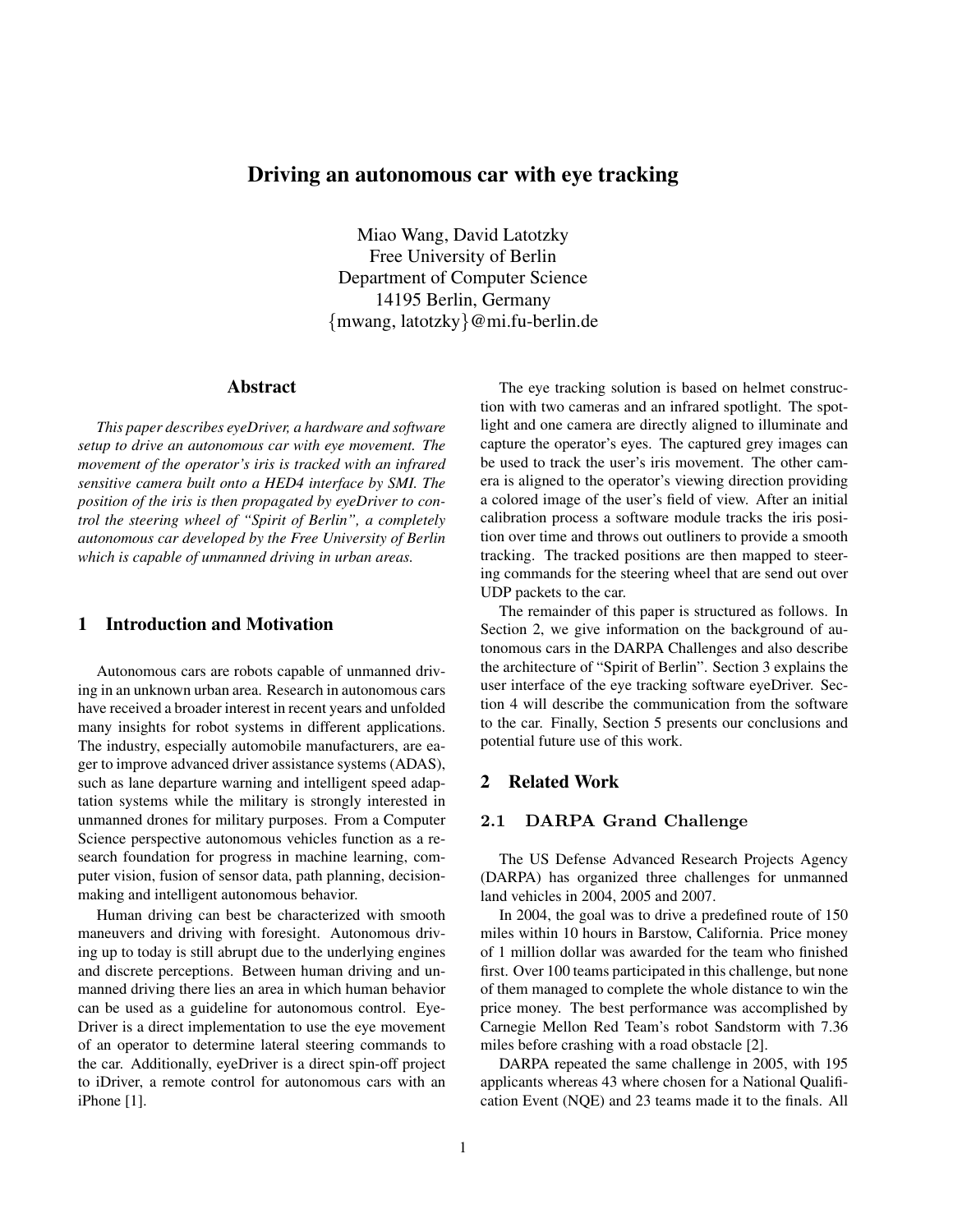but one of the finalists surpassed the distance of Sandstorm in the preceding year. Five vehicles successfully completed the race with the winner robot Stanley from Stanford Racing Team that finished the course in under 7 hours [3].

In 2007, DARPA moved to a urban scenario. The Urban Challenge in November 2007 took place at the site of the now-closed George Air Force Base in Victorville, California. The goal involved finishing a 60 mile course in urban area in less than 6 hours including obeying all traffic laws while negotiating with other traffic participants and obstacles and merging into traffic. The winner was Tartan Racing (Carnegie Mellon University and General Motors Corporation) with their vehicle Boss and a finishing time of 4 hours and 10 minutes [4].

While the 2004 and 2005 events were more physically challenging for the vehicles, because the robots only needed to operate in isolation with focus on structured situations such as highway driving, the 2007 challenge required engineers to build robots able obey all traffic regulations and make intelligent decisions in real time based on the current situation.

# 2.2 Spirit of Berlin

"Spirit of Berlin" was the participating robot of Team Berlin of the Free University of Berlin in the 2007 DARPA Urban Challenge [5]. It finished as one of the 35 semifinalists. The 2007 team was a joint team of researchers and students from Free University of Berlin, Rice University, and the Fraunhofer Society working together with American partners. The vehicle was a retrofitted Dodge Caravan with drive-by-wire technology, modified so that a handicapped person could drive using a linear lever for brake and gas (the lever controls all intermediate steps between full braking and full acceleration), and a small wheel for steering the front wheels. The rest of the car's components can be controlled through a small contact sensitive panel or using a computer connected to A/D converters.

Several sensors are used and mounted on top of the car: Two GPS antenna give information about the position and direction of the car. An IMU unit and an odometer provide temporal positioning information when GPS signal is lost. Two video cameras are mounted in front of the car for stereo-vision modules to detect lane markings and roadside. Three laser scanners are used to sweep the surroundings for any obstacles that need to be evaded. All sensor data are collected and fusioned into one state model about the vehicle itself and its surroundings that is representing the perception of the car.

A blade server from IBM provides the necessary computing power for the running software modules, the actual intelligence of the vehicle. Here, the fusioned sensor data are used to make decisions on what action needs to be executed next in the current situation. The necessary commands are then transmitted to actuators in the steering wheel, gas and brake pedals to execute the made decision. When eyeDriver is active, the intelligence in the car is turned off, and the steering commands given from the eye tracking are directly transmitted to the actuators.

# 3 User Interface

The eye tracking solution is based on a HED4 helmet construction sponsored by SMI GmbH with two cameras and a infrared spotlight that is depicted in Figure 1. One camera was a low resolution grey scale camera that was directly aligned to the operator's eye together with the spotlight. The camera provided high-constrast images of the user's pupil that could be used for iris tracking. The other camera was a middle resolution color camera headed forward to represent the operator's field of view. Both cameras needed to be calibrated prior to guarantee a good tracking quality. This was done with SMI's calibrating and tracking software iView X on a Laptop with Windows XP.

The calibration process required choosing 5 distinct points in the front camera image where the operator should fix the eye at. The fixed iris positions are saved and used to computer the calibration for both cameras. The iView software is then able to determine the eyes gazing position as x,y-coordinates in the front camera image. This x,ycoordinates are then used by a software module to transform them into steering commands for the autonomus car.



Figure 1: HED4 helmet for eye tracking

#### 4 Communication to car

The communication between the software and car is based on simple Wi-Fi. The transmission from the software to the car requires values for the desired steering wheel position which is packed in a UDP packet and then send out to